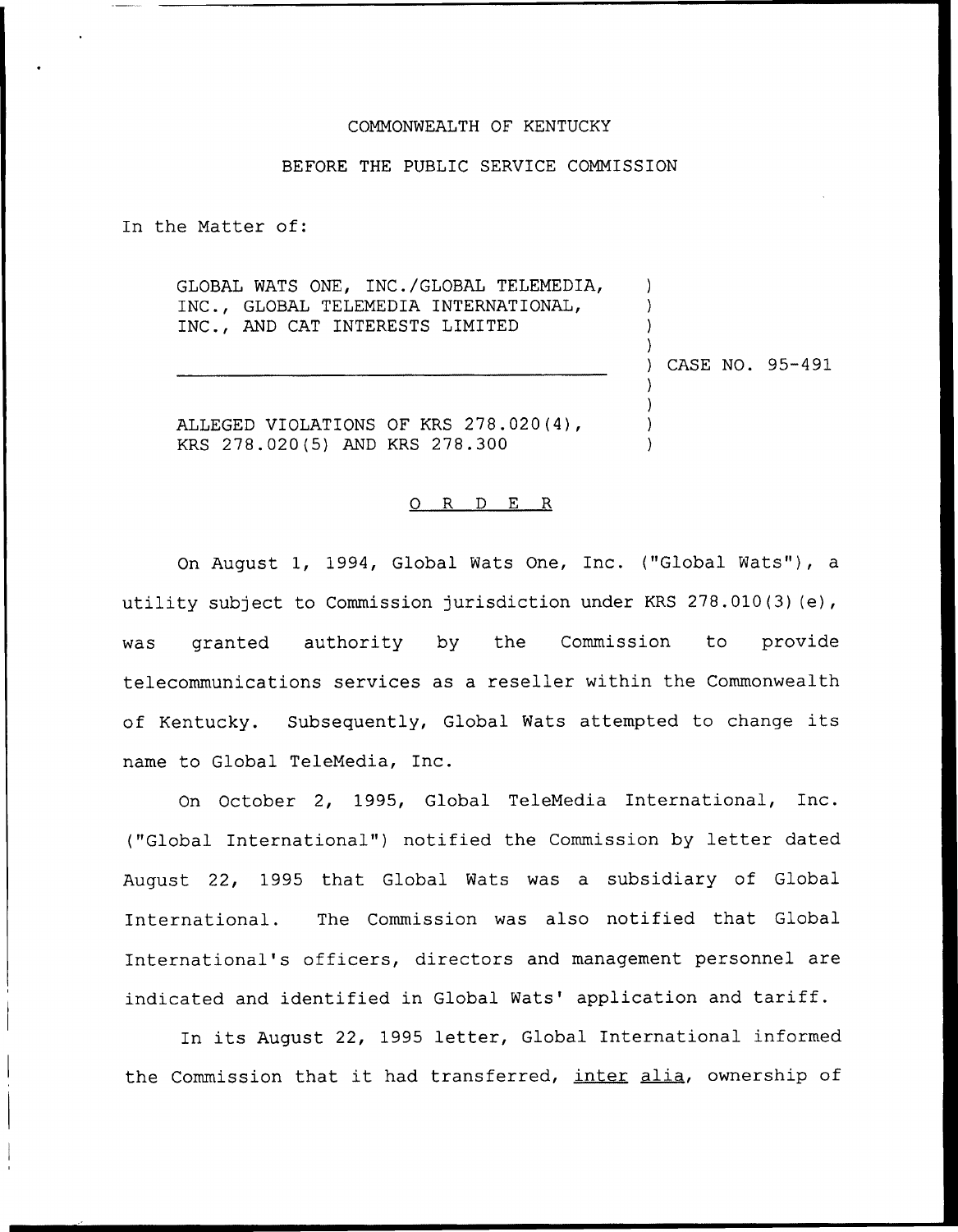Global Wats to CAT Interests Limited ("CAT") on July 12, 1995. Global International stated that it is not associated with CAT and it is not aware of any provisions that have been made to facilitate customer service responsibilities. Moreover, Global International stated that it was not making any representations to the Commission regarding CAT or its abilities to facilitate its obligations as required by the Commission. Subsequently, Global International informed the Commission that Global Wats was transferred to CAT because Global International defaulted on a loan, which had not been approved by the Commission.

Consequently, the Commission, by Order dated November 16, 1995, ordered Global International, Global Wats/Global TeleMedia, Inc., and CAT to appear at a hearing for the purpose of presenting evidence and showing cause why they should not be penalized under KRS 278.990(1) for the alleged violations of KRS 278.020(4) and (5), and KRS 278.300. The hearing was held on February 27, 1996 in the Commission's offices at 730 Schenkel Lane, Frankfort, Kentucky. Global International appeared as ordered but Global Wats and CAT did not.

During the hearing, Global International testified that Global Wats was a wholly-owned subsidiary of Global International on the date that Global Wats filed its application with the Commission --May 20, 1994. It testified that the information regarding Global

 $-2-$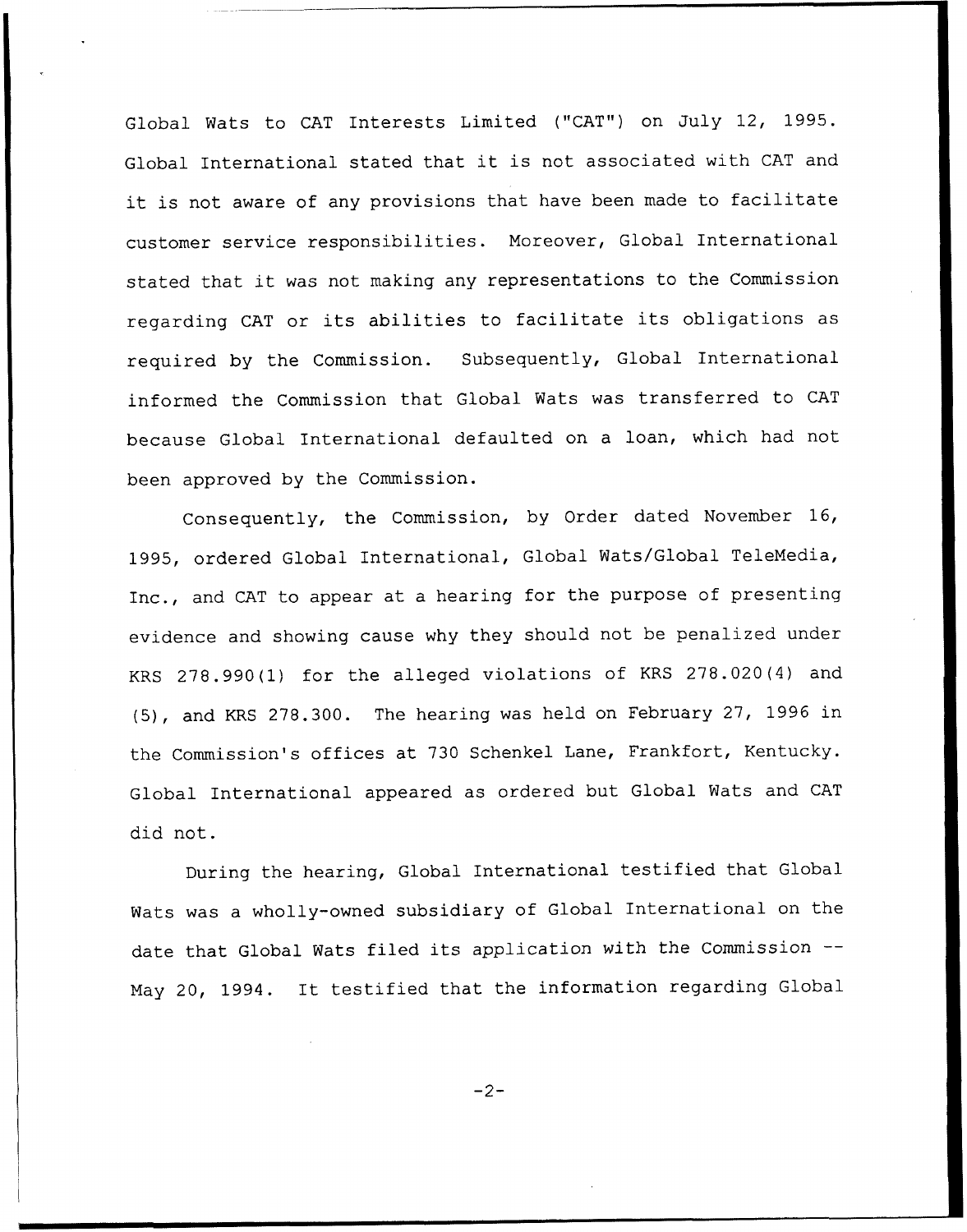Wats' corporate structure was inadvertently omitted from its application.

Furthermore, Global International testified that it had borrowed \$ 300,000 from CAT. As collateral for the loan, Global International encumbered some of its real and personal property, including its stock in Global Wats. It further testified that the transaction was "bridge financing" pending the completion of a \$5 million infusion of capital from CAT to Global International for which CAT would have acquired "more than 50 percent" of Global International.

Global International testified that the infusion of funds would not have caused <sup>a</sup> change of ownership in Global Wats. It would have remained a wholly-owned subsidiary of Global International but for Global International's default on the \$ 300,000 loan.

Global Wats was transferred to CAT pursuant to the terms of an agreement that Global International and CAT entered after the default. Global International admits that Commission approval was not obtained for the loan or the transfer agreement, which the parties entered in order to avoid litigation over the matter of the default. To date, neither Global Wats nor CAT has filed any documents with the Commission regarding the transactions that are the subject matter of this proceeding. Furthermore, the Commission

 $-3-$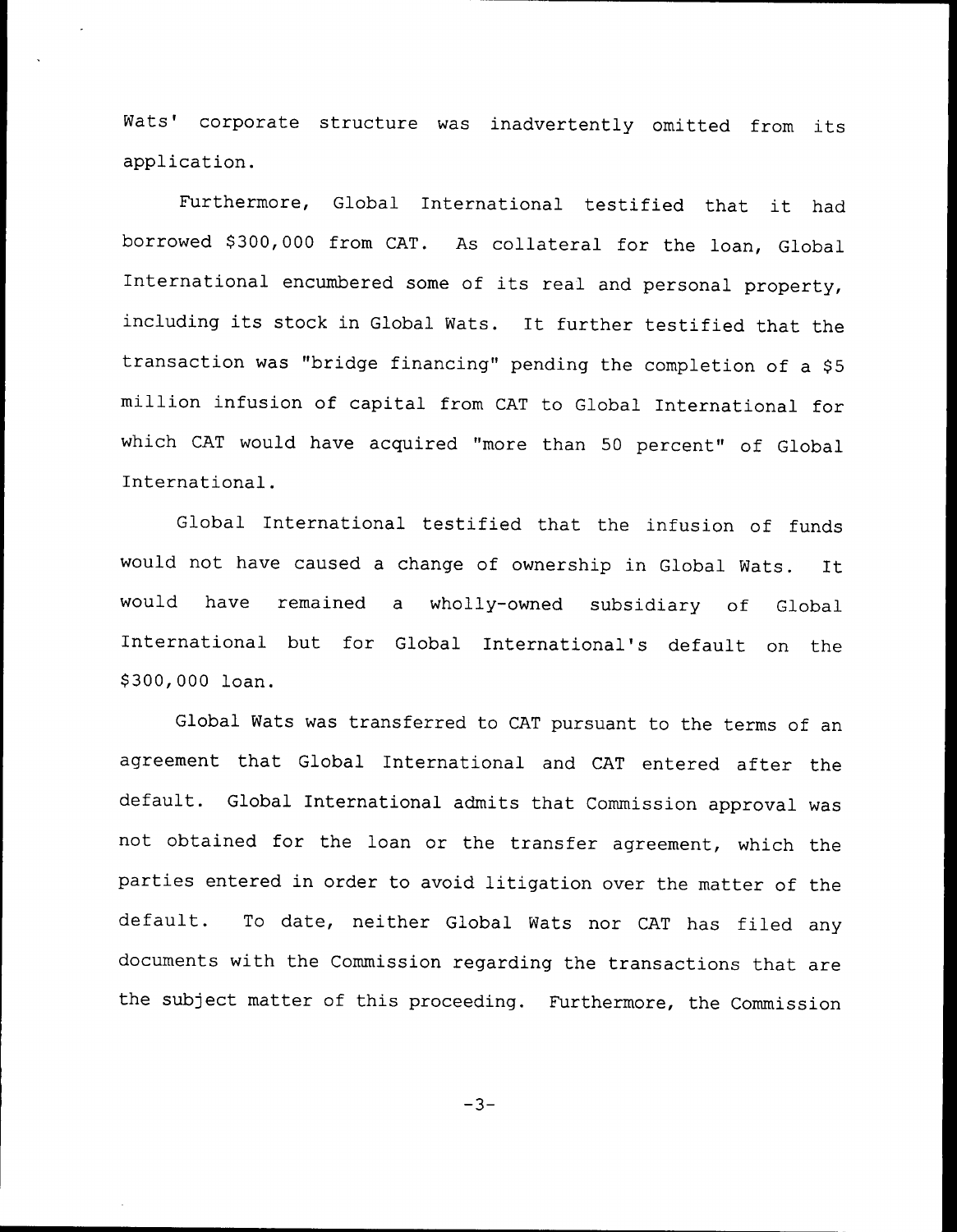has reason to believe that Global Wats was administratively dissolved on November 1, 1995 by the Kentucky Secretary of State.

Moreover, Global International testified that CAT is not providing telecommunications services under its own name. It further testified that because employees of Global Wats contacted Global International rather than CAT to request payroll information for income tax purposes, it believes that there are no Kentucky operations.

Seeking to provide the services in Kentucky, Global International asked at the hearing whether the Commission could transfer to it Global Wats' authority to operate in this state rather than require it to file an application with the Commission. The Commission treats Global International's verbal request as a motion for a transfer of said authority.

Having reviewed the evidence of record and being otherwise sufficiently advised, the Commission finds that Global Wats' name should be removed from the Commission's list of active utilities and Global International's motion should be denied, under the circumstances. The Commission further finds that Global International and CAT have willfully violated KRS 278.020(4) and (5) and that each should be assessed a penalty under KRS 278. 990(1) in the amount of Five Hundred Dollars (\$500) for the violations. Finally, the Commission finds that Global International has willfully violated KRS 278.300 and should be assessed an additional

 $-4-$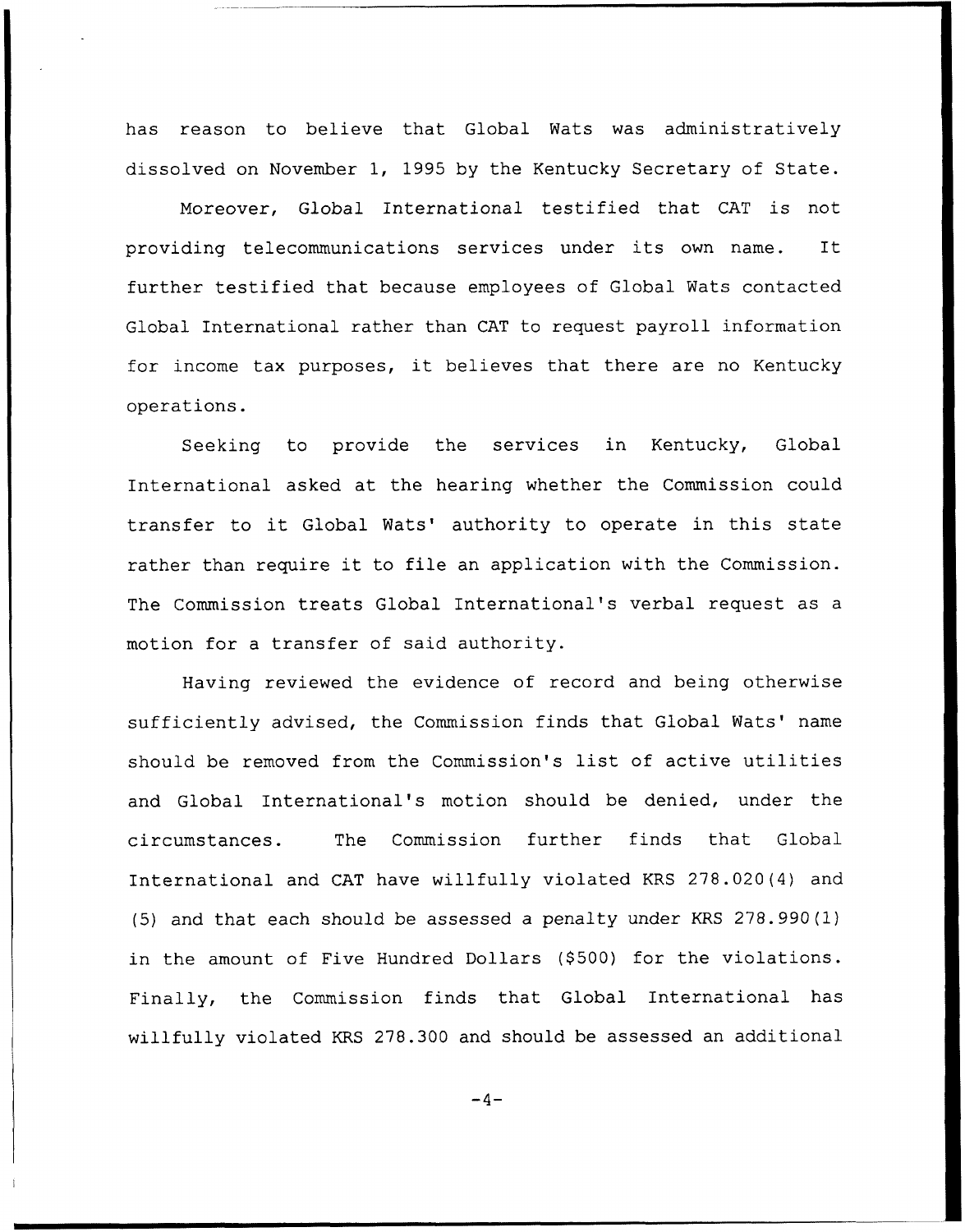penalty under KRS 278.990(1) in the amount of Five Hundred Dollars (\$ 500) for the violation.

IT IS THEREFORE ORDERED that:

1. Global Wats' name shall be removed from the Commission's list of active utilities.

2. Global International's motion for <sup>a</sup> transfer to it of Global Wats' authority to provide telecommunications services in Kentucky is hereby denied. Global International shall not provide telecommunications services in Kentucky until it has filed an application with the Commission and obtained the Commission's approval.

3. Global International and CAT are assessed <sup>a</sup> penalty in the amount of Five Hundred Dollars (\$500) each for their willful violations of KRS 278.020(4) and (5).

4. Global International is assessed an additional penalty in the amount of Five Hundred Dollars (\$500) for its willful violation of KRS 278.300.

5. Within <sup>30</sup> days of the date of this Order, Global International and CAT shall pay the assessed penalties. The payments shall be in the form of <sup>a</sup> cashier's or certified check made payable to "Treasurer, Commonwealth of Kentucky" and shall be mailed or delivered to: Office of General Counsel, Public Service

 $-5-$